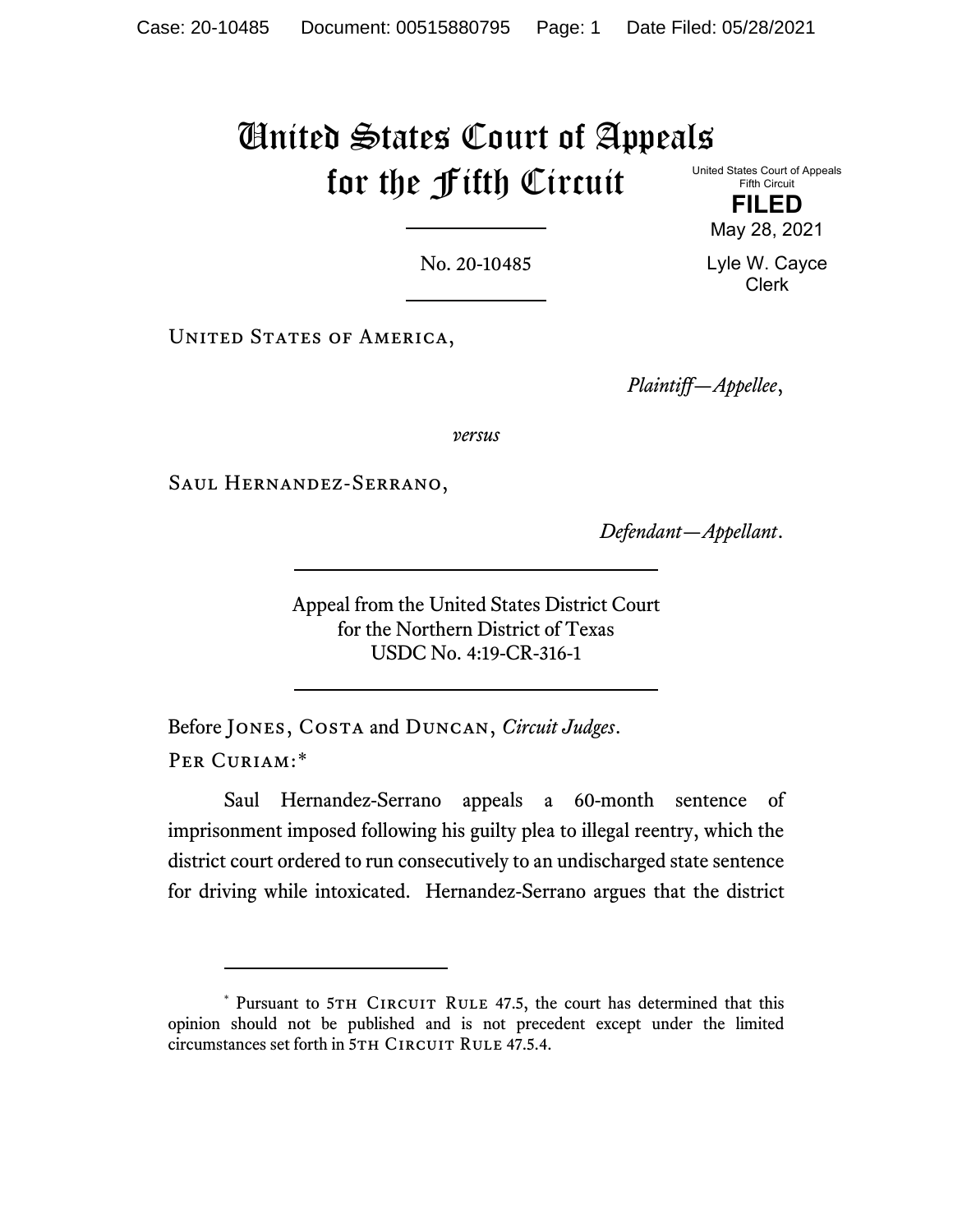court erred by adopting and imposing a consecutive sentence. Because the district court did not plainly err, we AFFIRM.

# **BACKGROUND**

Section 3584 of title 18 provides that "[m]ultiple terms of imprisonment imposed at different times run consecutively unless the court orders that the terms are to run concurrently." 18 U.S.C. § 3584(a). Although, as Hernandez-Serrano contends, the statute provides a default rule for interpreting judgments that are silent on the issue, this court has interpreted the statute to create a preference for imposing such sentences consecutively. *See United States v. Candia*, 454 F.3d 468, 477 (5th Cir. 2006) ("§ 3584 favors imposition of a consecutive sentence when the sentences are imposed at different times.").

The Sentencing Guidelines implement the statutory scheme set forth in § 3584. *See* 28 U.S.C. § 994(a)(1)(D) (authorizing the Sentencing Commission to devise Guidelines regarding "determination whether multiple sentences to terms of imprisonment should be ordered to run concurrently or consecutively"). Specifically, U.S.S.G. § 5G1.3 addresses the imposition of a sentence on a defendant, like Hernandez-Serrano, who is subject to an undischarged term of imprisonment at the time of sentencing. Subsection (a) provides that if an offense is committed after sentencing for another offense but before commencement of that sentence, the district court "shall" impose a consecutive sentence. § 5G1.3(a). Under subsection (d), in a case involving an undischarged term of imprisonment that is not covered by the other subsections, a district court may impose the sentence concurrently, partially concurrently, or consecutively to the undischarged sentence. § 5G1.3(d). The comment to subsection (d) also directs the district court, in applying subsection (d), to consider the 18 U.S.C. § 3553(a) factors, the type and length of the undischarged sentence, the time remaining on the undischarged sentence, and "[a]ny other circumstance relevant to the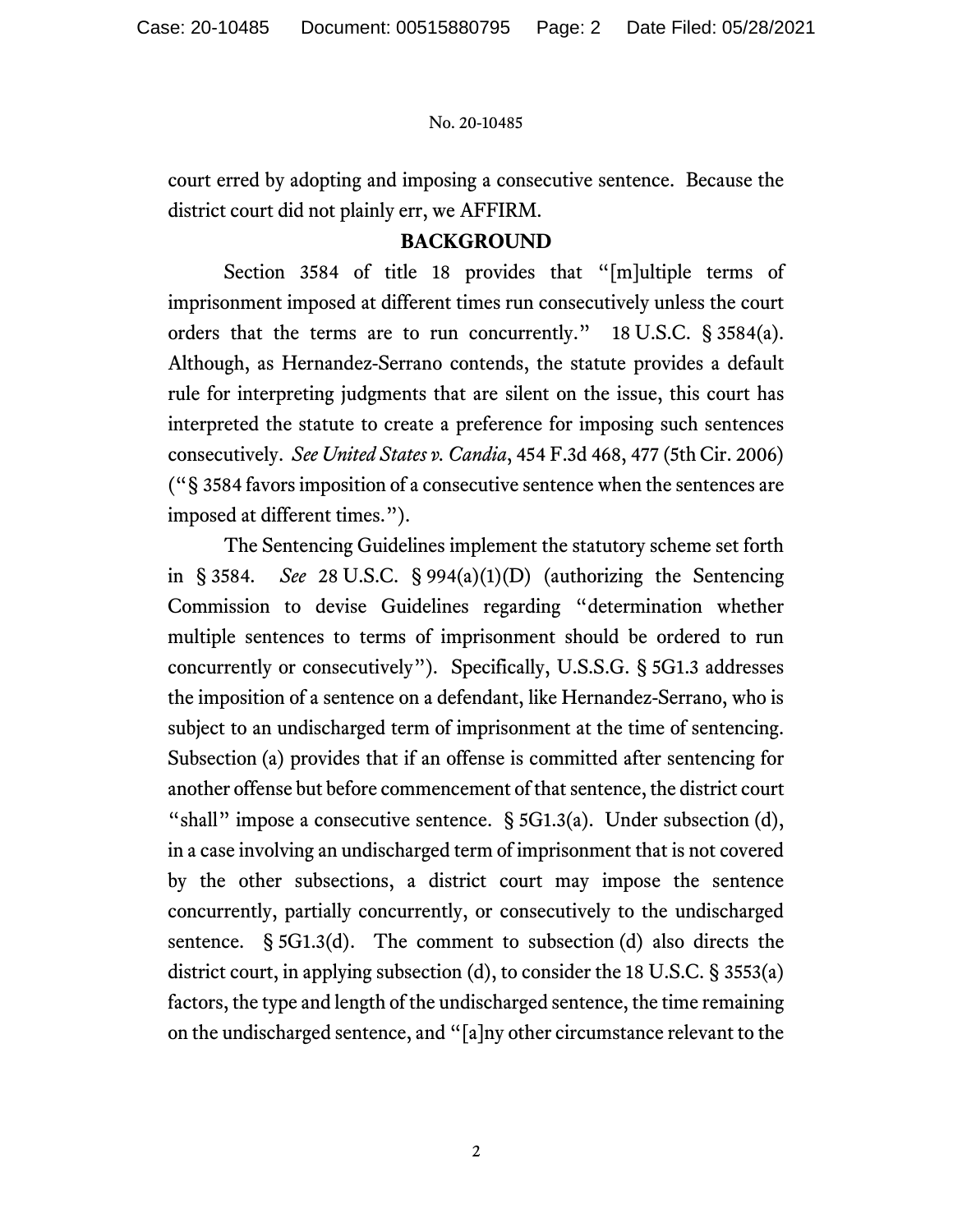determination of an appropriate sentence for the instant offense." U.S.S.G.  $\S$  5G1.3, cmt. (4)(A).

Hernandez-Serrano contends that, because the district court adopted the PSR, it erroneously applied § 5G1.3(a), which calls for a consecutive sentence, rather than (d), because the PSR used some of the language of (a), including the word "shall," although it cited (d). The relevant portion of the PSR states: "Therefore, the sentence for the instant offense shall be imposed to run consecutively to the undischarged term of imprisonment. U.S.S.G. § 5G1.3(d)." The parties agree that subsection (a) was inapplicable on the facts, consequently, the question here is whether the court applied subsection (a) erroneously or (d) correctly.

The Government argues that, although the PSR used the word "shall," as in subsection (a), the PSR properly cited and the district court relied on subsection (d). According to the Government, subsection (d) "must be read" with the commentary, which directs the district court to be guided by factors including § 3584's default rule that multiple terms of imprisonment imposed at different times should run consecutively. Thus, although the PSR's use of the term "shall" was "imprecise," the PSR did not misrepresent the district court's discretion under § 5G1.3 and the district court did not plainly err.

# **DISCUSSION**

As Hernandez-Serrano acknowledges, he did not raise this claim in the district court and we thus review only for plain error. *See Puckett v. United States*, 556 U.S. 129, 135, 129 S. Ct. 1423, 1429 (2009); *United States v. Mondragon-Santiago*, 564 F.3d 357, 361 (5th Cir. 2009). To succeed on plain error review, Hernandez-Serrano must show (1) an error, (2) that is clear or obvious, and (3) that affected his substantial rights. *See Puckett*, 556 U.S. at 135, 129 S. Ct. 1423, 1429. If he can satisfy those three prongs, this court has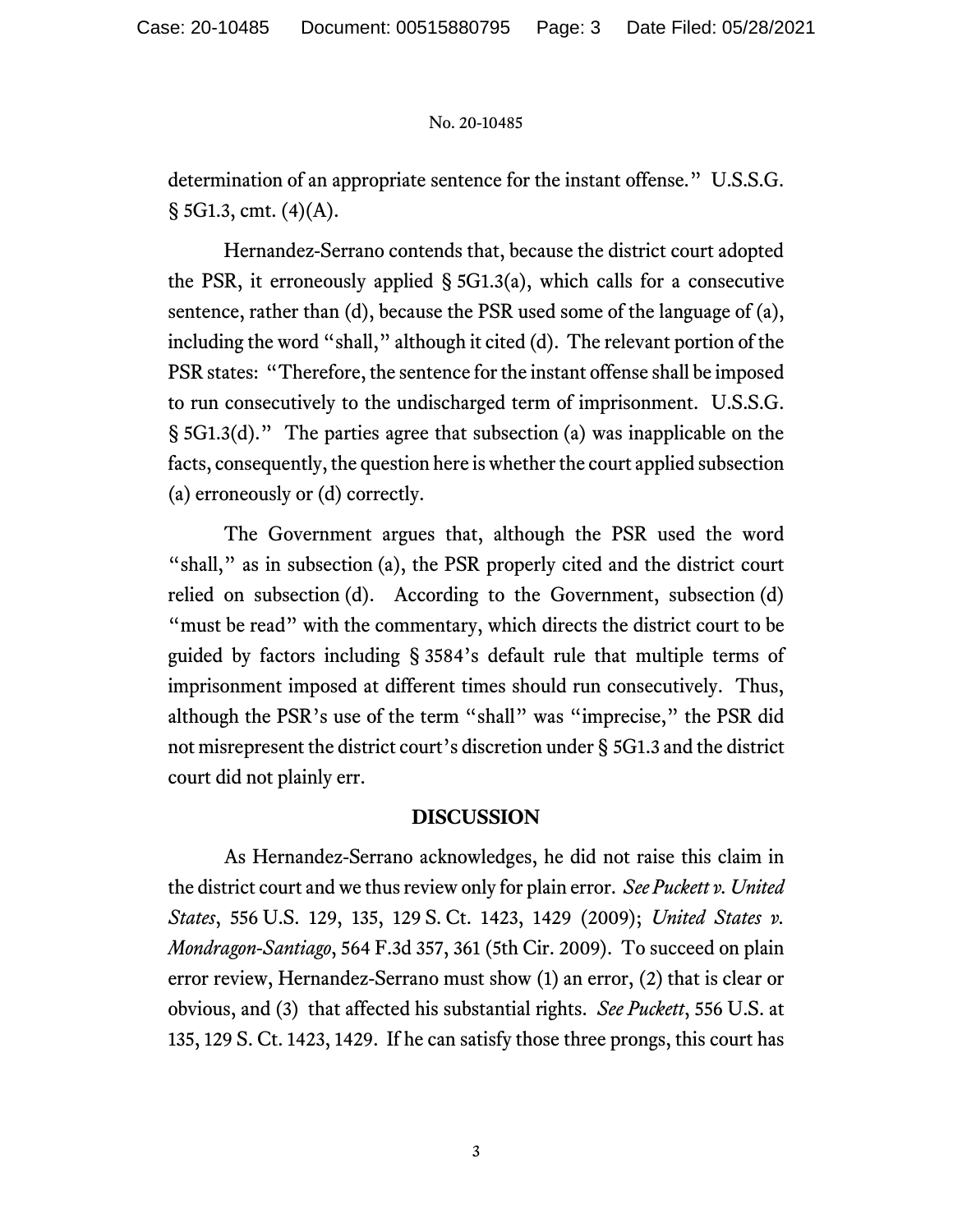the discretion to correct the error if it "seriously affects the fairness, integrity or public reputation of judicial proceedings." *Id.* (alterations, internal quotation marks, and citation omitted). We find neither "plain" error nor an adverse effect on the appellant's rights.

In determining whether the district court erroneously believed that a consecutive sentence was mandatory, this court considers the record as a whole. Beyond adopting the PSR in general terms, the district court gave no indication at sentencing that the decision to impose the sentence consecutively to the undischarged sentence was based on § 5G1.3(a). Further, in contrast to at least two of the cases upon which Hernandez-Serrano relies, *United States v. Bowman*, 634 F.3d 357, 362–63 (6th Cir. 2011); *United States v. Gibbs*, 506 F.3d 479, 487–88 (6th Cir. 2007), the court did not indicate a belief that a consecutive sentence was mandatory. The district court instead specifically noted, at the sentencing hearing and in the statement of reasons, the advisory nature of the Guidelines and the § 3553(a) factors guiding the sentencing decision. In keeping with the application note to U.S.S.G. § 5G1.3(d) and § 3553(a), the district court considered Hernandez-Serrano's history and characteristics, the need to deter criminal conduct, and the need to protect the public from further crimes by Hernandez-Serrano.  $1$  U.S.S.G. § 5G1.3, cmt. (4)(A). On balance, there is

<span id="page-3-0"></span><sup>1</sup> This court's decision in *United States v. Lindsey*, 969 F.3d 136, 143 (5th Cir. 2020), *cert. denied*, 592 U.S. \_(U.S. Feb. 22, 2021) (No. 20-6803), is helpful, although Lindsey had arguably abandoned his claim of § 5G1.3(d) error. This court noted that, even if Lindsey had not abandoned the issue, any error under § 5G1.3(d) as to the consecutive sentencing would not be plain because the guidelines application note directed the court to consider factors including § 3553(a) and any challenge to the weighing of those factors would not provide a sufficient basis for reversal. *Lindsey*, 969 F.3d at 141, 143. In light of *Lindsey*, the guidelines commentary, and the record, any error is not clear or obvious. *See Lindsey*, 969 F.3d at 143.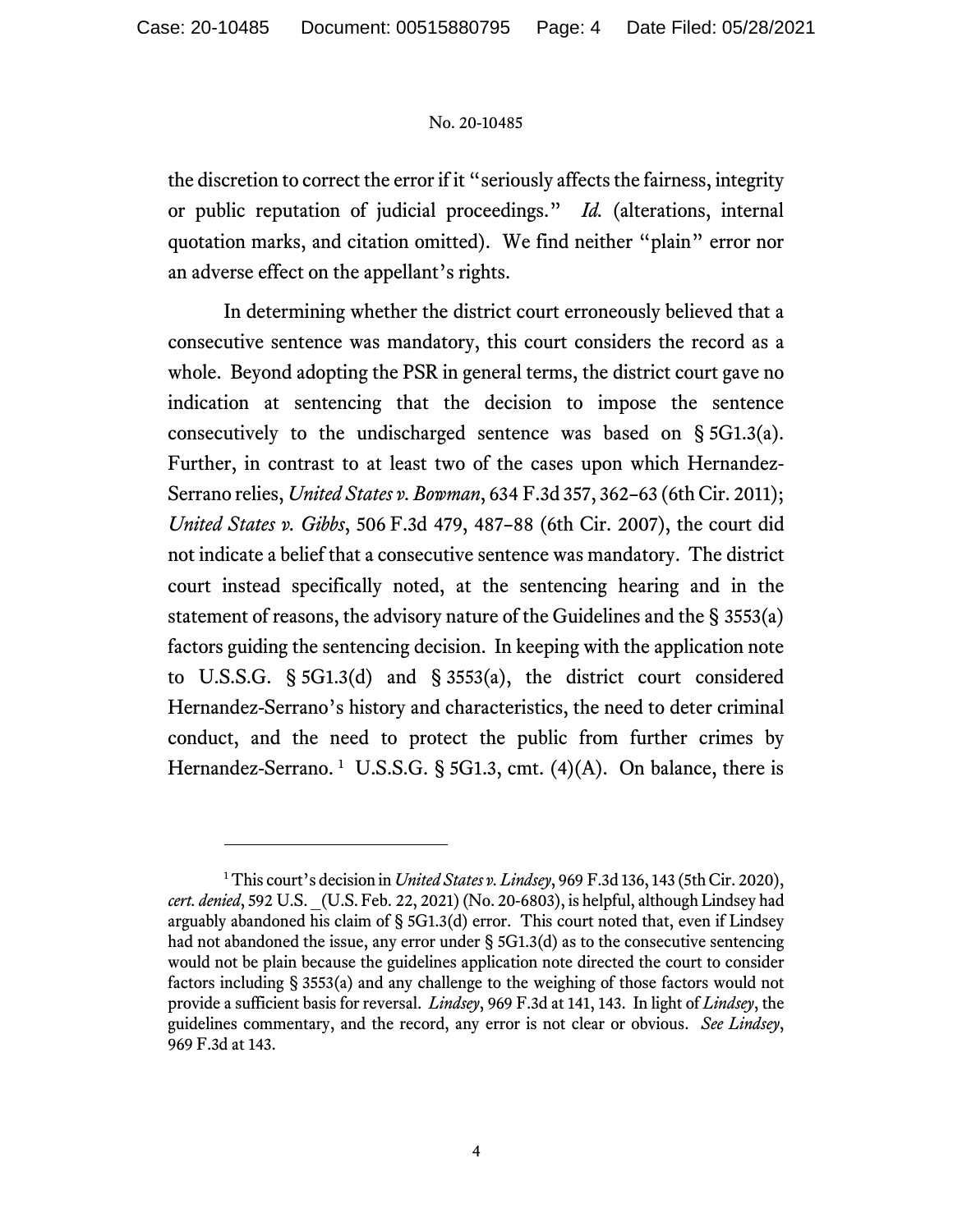no basis for a conclusion that the court "plainly" erred. *See Puckett,* 556 U.S. at 135, 129 S. Ct. at 1429.

Moreover, Hernandez-Serrano fails to show that the alleged error affected his substantial rights. *See Puckett*, 556 U.S. at 135, 129 S. Ct. at 1429. The presumption of an effect on a defendant's substantial rights in *Molina-Martinez v. United States*, 136 S. Ct. 1338, 1345 (2016), upon which Hernandez-Serrano relies in his reply brief, is inapplicable here. *Molina-Martinez* held that, absent additional evidence, courts will presume that an error in calculating the guidelines range affected a defendant's substantial rights. *Id.* Hernandez-Serrano has shown no error in the calculation of his guidelines range.

In addition, to show that a sentencing error affected his substantial rights, Hernandez-Serrano must demonstrate a reasonable probability that his sentence would have been different but for the error. *See United States v. Gozes-Wagner*, 977 F.3d 323, 342 (5th Cir. 2020). He avers that it is at least reasonably probable that the district court would have imposed a concurrent sentence had it "properly analyzed" the guidelines, both because "[m]any courts" would find a potential ten-year sentence too harsh for his offense and because the district court also relied on an erroneously imposed additional criminal history point in setting the sentence.

The law arguably favors a consecutive sentence where sentences are imposed at different times, 18 U.S.C. § 3584; *Candia*, 454 F.3d at 477, but § 5G1.3(d) is agnostic as to whether a sentence should run concurrently, partially concurrently, or consecutively. In comparison, § 5G1.3 recommends concurrent sentences when the undischarged sentence is for conduct "relevant" to the offense for which the defendant is being sentenced. § 5G1.3(b), (c). Hernandez-Serrano's DWI convictions were not relevant conduct to his illegal reentry offense. In fact, at sentencing, the